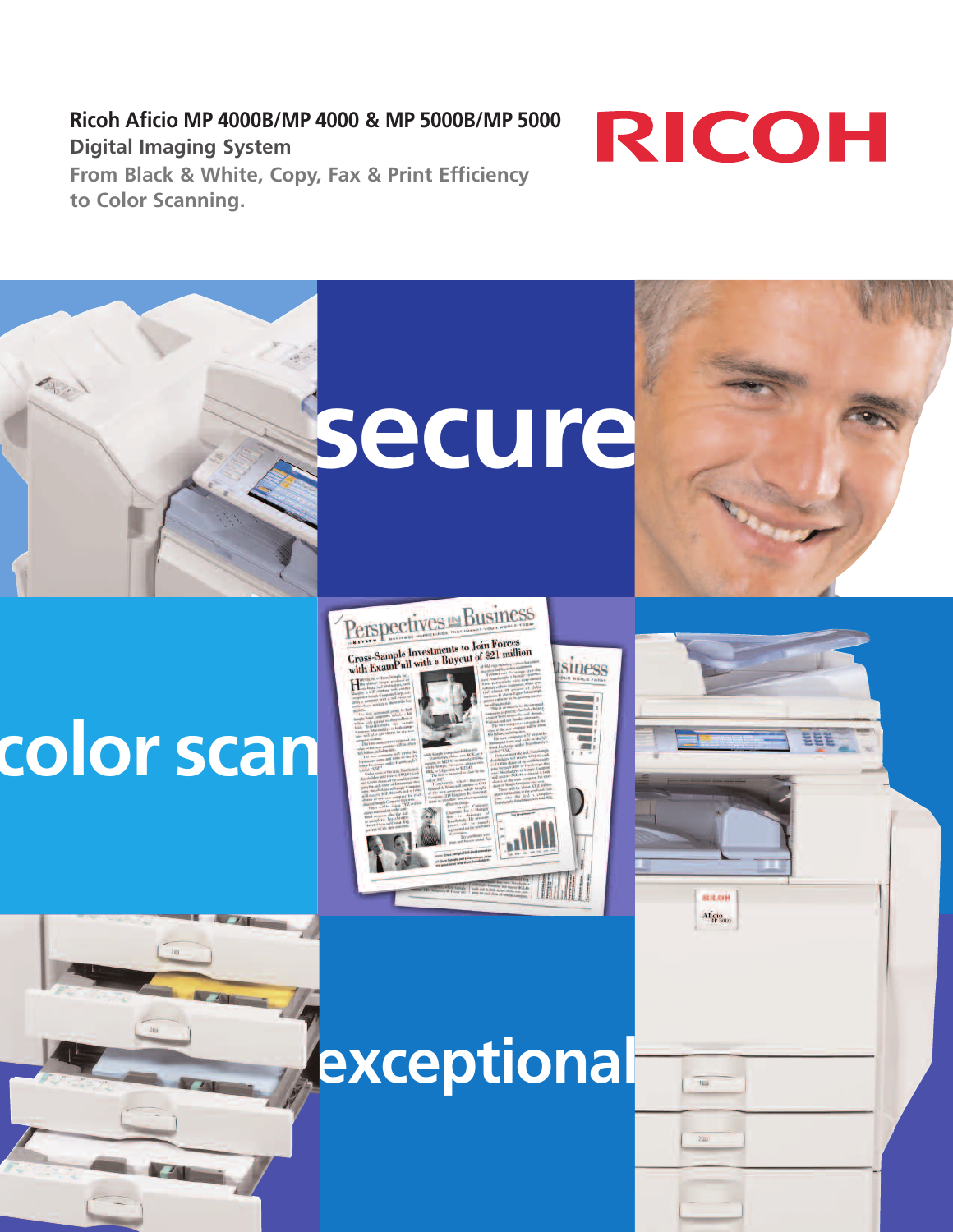# **Exceptional Speed, Optimal Efficiency, and Worry-Free Security.**

**Expand your digital imaging resources without expending your budget. The RICOH® Aficio® MP 4000B/MP 4000 & MP 5000B/ MP 5000 Digital Imaging Systems let you do exactly that. Now you'll have the flexibility to maximize production with output speeds of up to 50 pages per minute, conserve IT resources with advanced network printing and monitoring capabilities, and save time and money with Super G3 and Internet faxing. Confidentiality is ensured with unsurpassed security, and documents are finished easily and professionally. These systems also streamline document distribution with the color/black & white scanning capabilities of the Ricoh Aficio MP 4000 & MP 5000, and the black & white scanning capabilities of the MP 4000B & MP 5000B.**

Ricos Alicio

**DR** 

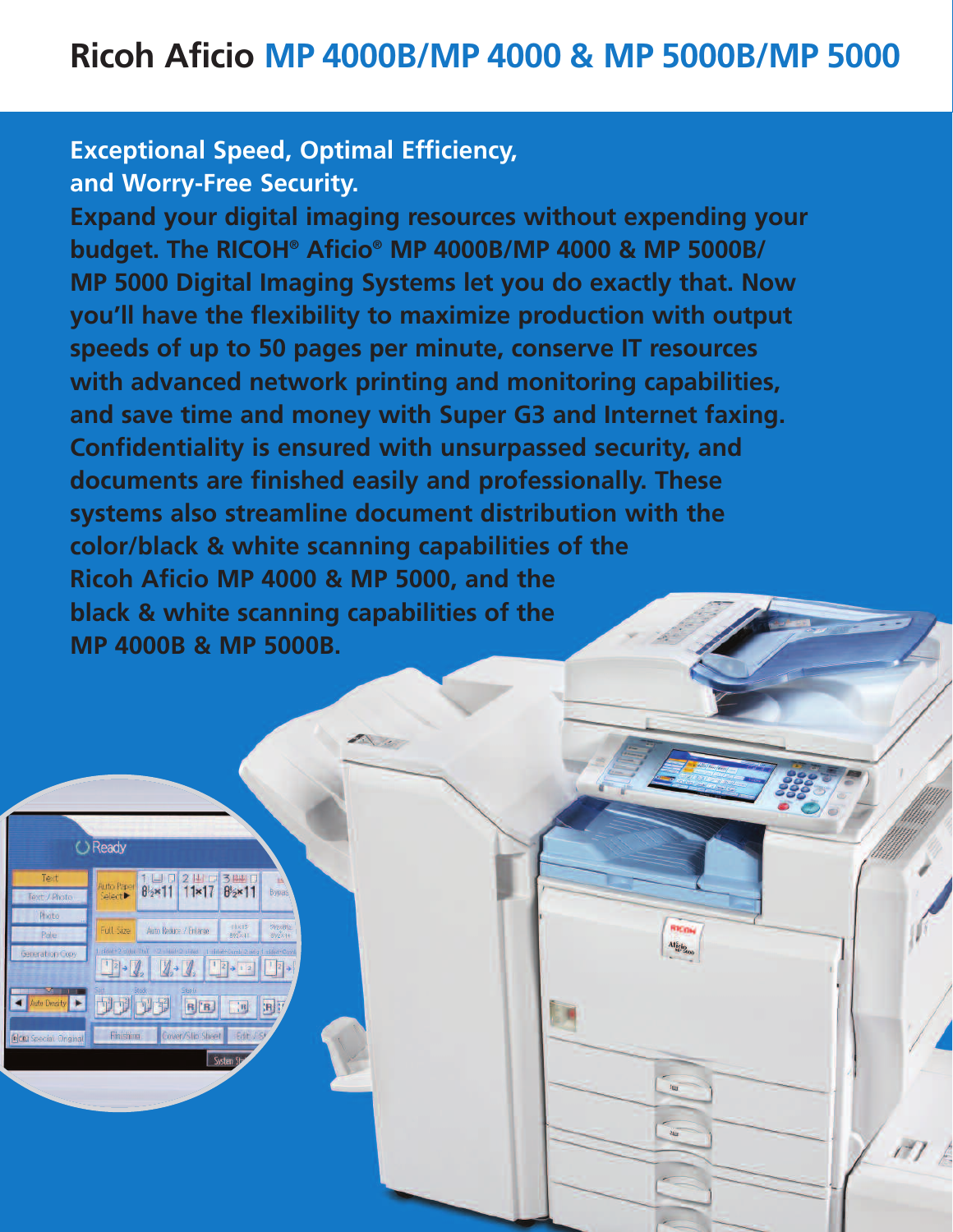# **ExceptionalEfficientResourcefulSecure**

## **The Resources You Need to Drive Productivity.**

**The fastest way to get more done is to have the right resources at your fingertips. The Ricoh Aficio MP 4000B/MP 4000 & MP 5000B/MP 5000 systems easily put functionality and flexibility within your reach:**

- Boost production with up to 50 black & white copies/prints per minute.
- Take advantage of cost-free document distribution, storage and versatile scanning capabilities with the Ricoh Aficio MP 4000B/MP 4000 & MP 5000B/MP 5000.
- Save time with up to three Super G3 fax lines and eliminate long-distance phone charges with Internet fax capabilities.
- Impress internal and external customers with crisp 600 dpi resolution and 256 gray scale levels.
- Increase your processing and storage capabilities with up to 768 MB RAM and 40 GB Hard Disk Drive.
- Put the final touch on your documents with three different finishing options, any one of which will add a professional touch to your documents.

# **Scanning: The New Standard of Convenience.**

#### **A variety of sophisticated yet user-friendly scan functions makes document distribution cost-free and convenient.**

- Eliminate postage and overnight delivery costs via Scan-to-Email, with the color/black & white scanning capabilities of the MP 4000/MP 5000 and the black & white scanning capabilities of the MP 4000B and MP 5000B. Plus, access your company's LDAP Directory to maximize the use of existing company information and ensure accuracy.
- Maintain the image quality of PDFs while reducing their file size using the High Compression PDF function.
- Save physical space and time when you convert paper copies to electronic files and store them in a network folder with Scan-to-Folder—you no longer have to detach documents and save them electronically. Not only will you be able to easily find and retrieve files, but designated users on your LAN or WAN can access, review and update the files as well.
- Ensure that you've captured documents accurately using the Thumbnail View.
- Reduce the burden to network traffic and transmit more efficiently with Scan-to-URL, which stores the document on the Hard Disk Drive of the device. Recipients can then view and download the files from any Web browser.

## **Intuitive Tools to Maximize Efficiency.**

**The Ricoh suite of easy-to-use software utilities simplify system management, monitoring and troubleshooting—everything needed to ensure smooth daily operation.**

- Web Image Monitor enables Web access to system settings, address book and much more.
- To efficiently manage multiple, connected Ricoh devices, Web SmartDeviceMonitor allows centralized configuration, monitoring and management.
- Regardless of location, On-demand Status E-mail Notification enables IT to query the device for important system reports.
- To maximize uptime, Auto E-mail Notification sends a report to a designated e-mail address when the machine is not operating at optimum performance levels. For instance, when the toner is low.



Make an excellent first impression with a variety of professional finishing options, such as booklets, stapling and hole-punching.



Scan-to-URL improves information sharing in your organization while minimizing network traffic.



Full-color scanning achieves maximum impact and captures your customers' attention in ways that black & white cannot. (Not available on MP 4000B/ MP 5000B models.)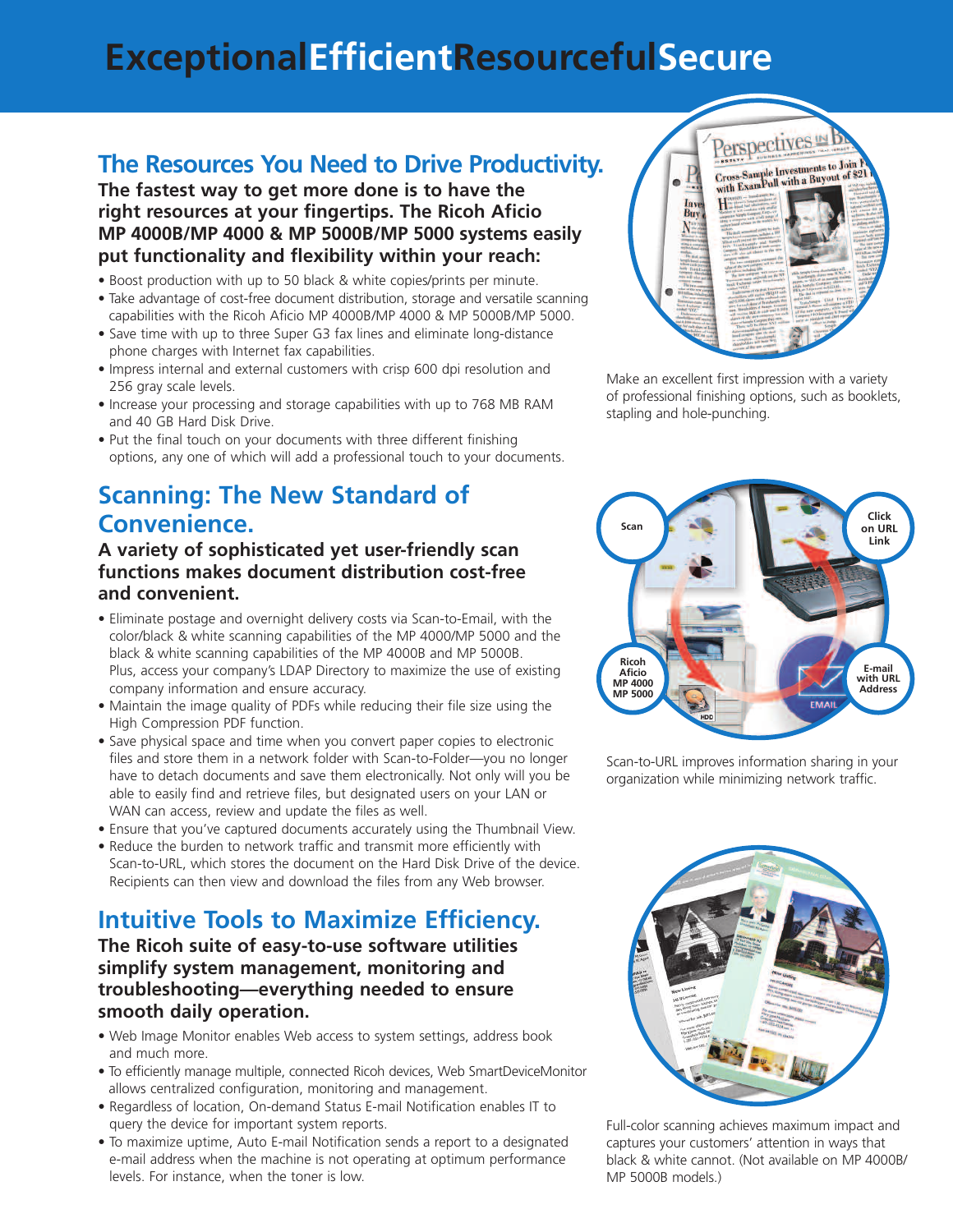# **Ricoh Aficio MP 4000B/MP 4000 & MP 5000B/MP 5000**

## **More Productive Printing.**

**The Ricoh Aficio MP 4000B/MP 4000 & MP 5000B/ MP 5000 series works seamlessly with today's most popular operating systems and print drivers.** 

- Accept data from Windows®, AS/400, Linux, Macintosh® and Novell® for seamless integration with a variety of network operating systems.
- Finish documents quickly via an icon-based Graphical User Interface using the Refined Print Command Stream (RPCS) print driver.
- Output documents generated from the most common business applications with PCL5e/6 print drivers or genuine Adobe® PostScript®3™.
- Reorder print and copy jobs according to the most pressing priorities with the Job Function List.
- Use PDF Direct Print to print PDFs quickly without opening an application and slowing down your network.
- Improve security by password protecting your print files until you release them right at the system. You can even print and delete multiple documents in a single operation.

## **Time- and Money-Saving Fax Features.**

#### **Fax more conveniently and economically with these innovative fax capabilities:**

- Send hard copies at a quick 2 seconds per page with standard JBIG on up to three analog lines via the Super G3 Modem.
- Save time and paper with LAN Fax and send faxes right from your desktop.
- Capitalize on the cost-saving benefits of IP faxing (T.38) for fast, high quality communication: send and receive faxes directly over your LAN or WAN, bypassing your PSTN (Public Switched Telephone Network).
- Deliver inbound faxes quickly by automatically forwarding them to e-mail addresses or network folders. Recipients receive an automatic e-mail notification of fax deliveries.

## **Security Every Step of the Way.**

**Sophisticated security features protect not only you, but also your customers, business partners and employees with the Ricoh Aficio MP 4000B/MP 4000 & MP 5000B/MP 5000.**

- Prevent unauthorized access to system functions with Windows/LDAP/Kerberos Authentication, which requires a valid user name and password.
- Ensure unauthorized documents are never duplicated with the optional Copy Data Security unit, which grays-out text when copied.
- Protect temporary data stored on the Hard Drive with DataOverwriteSecurity, which overwrites latent copy, print, scan, fax and Document Server data.
- Protect address book data with Encrypted Address Book, which protects data even if the built-in hard drive is removed, disposed of, or stolen.
- Secure Internet Protocol (IP) communication by authenticating and/or encrypting each IP packet in a data stream with IPsec Communication and transmit PDFs securely with Encrypted PDF Transmission.
- Encrypt Hard Disk Drive and non-volatile RAM data immediately upon storage with the HDD Data Encryption.





Process jobs quickly and easily when you save special settings with the Refined Print Command Stream icon-based print driver.



For maximum visibility, identify and select job parameters quickly and easily with Simplified Display.



The Hold/Locked/Stored Print functions let you hold your documents securely in the device until you're ready to print them.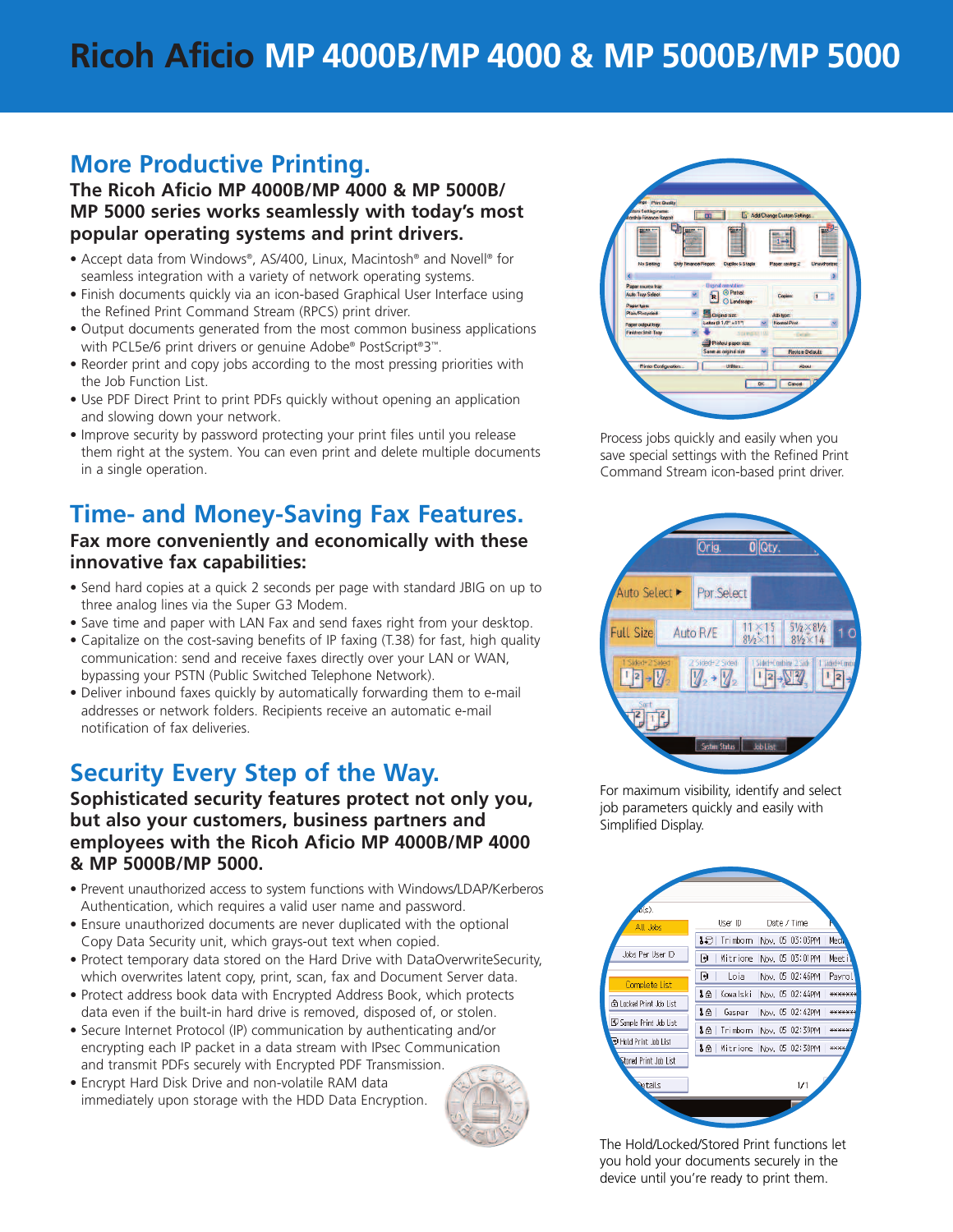# **ExceptionalEfficientResourcefulSecure**

#### **Technology to Empower @Remote Your Business.**

**At Ricoh, we're committed to helping you achieve your goals for reducing overall Total Cost of Ownership, optimizing fleet management and ultimately increasing employee productivity. The @Remote Intelligent Management System is a powerful tool that offers Device Management solutions for…**

- Automating service call procedures, eliminating the need for end-users to initiate service calls. If a service call is required, the @Remote network appliance automatically places a request for service—including detailed and accurate diagnostic information.
- Upgrading and adjusting your devices via remote firmware applications, which means that your devices will always be functioning within the most current and productive operational parameters.
- To ensure that your devices are constantly up and running, alerts can be sent, such as a low toner warning.

# **User-Friendly Accessibility.**

**The Ricoh Aficio MP 4000B/MP 4000 & MP 5000B/MP 5000 systems not only give you more functionality, but also make their powerful features more accessible to all users.** 

- Open and close paper trays effortlessly with overhand/underhand grips.
- Increase readability with the Simplified Display.
- Scan more comfortably with the optional detachable scanner, which can be placed at table height.

# **Open Architecture.**



**The Ricoh Embedded Software Architecture—an innovative Java (J2ME-compatible) software development platform—allows for the development of key applications that run on the Ricoh Aficio MP 4000B/ MP 4000 & MP 5000B/MP 5000.** 

- Dramatically enhance your organization's workflow.
- Customize to meet your needs by controlling features such as the operation panel, printing, saving files and scanning.

# **Your Environmental Partner**



厦

Alicio

**Ricoh continues its long-standing commitment to developing office solutions with environmentally friendly and superior energy- and supply-saving features, including:** 

- Quick Start-Up (QSU) Technology
- Power-Saving Sleep Mode
- Duplex and Combine Copy Modes
- Toner Recycling
- Low Noise Levels
- Minimal Ozone Emissions
- Restriction of Hazardous Substances (RoHS) Compliant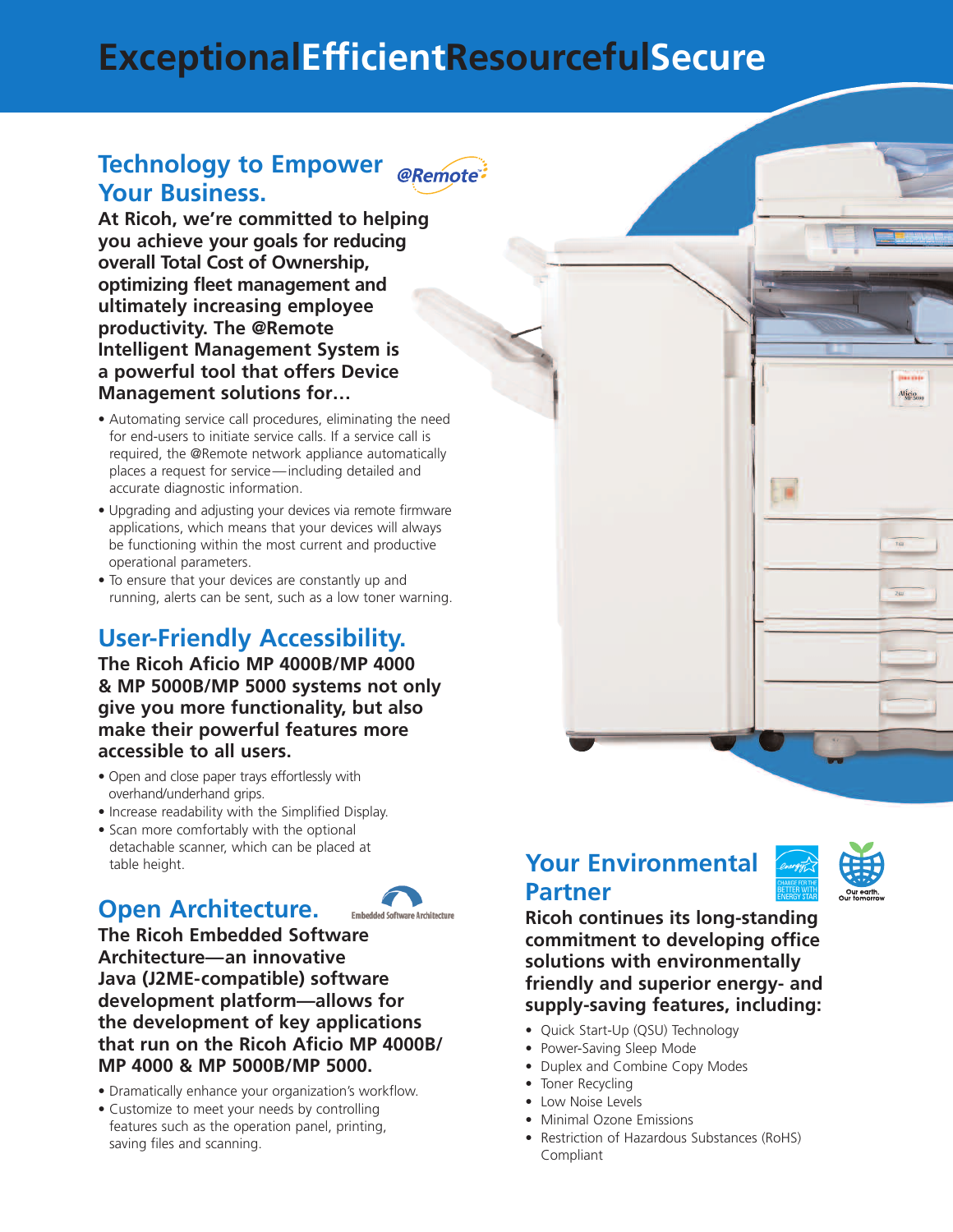# **The Choice Is Yours**

# **The speed, printing, scanning, faxing and finishing you want in one user-friendly system.**



#### **Inner One-Bin Tray (Optional)**

Provides a cost-effective option to separate copy output from prints or faxes.

#### **Easy-to-Replace Toner Cartridge**

Toner is not only easy to replace but offers high image definition, yielding superior quality on every page.

RIDOA Aficio

#### **Finishers (Optional)**

Choose from a variety of professional finishing options that lets you keep more work in-house, boost productivity and cut your outsourcing costs:

#### **1,000-Sheet Finisher**

Holds up to 1,000 sheets of 8.5" x 11" or smaller, 20 lb. Bond (500 sheets of 8.5" x 14" or larger) and automatically staples in three different positions.

#### **2,000-Sheet Booklet/Saddle Stitch Finisher**

Automatically staples and punches (optional) your work to produce professional-quality booklets with a variety of staple and hole positions (2 or 3 holes).

#### **3,000-Sheet Multi-Tray Finisher (Shown)**

Multiplies your productivity, convenience and versatility with high capacity trays and optional 2- or 3-hole punching and stapling in a variety of positions on a wide selection of paper weights and sizes.



#### **Dual 550-Sheet Paper Trays (Standard)**

Further boost your productivity and efficiency by keeping day-to-day maintenance to a minimum.

#### **Two 550-Sheet Tray Paper Bank (Optional)**

Up to five different sizes and orientations of paper can be loaded at all times for maximum versatility.

#### **2,000-Sheet (Letter-Sized) Large Capacity Tray also available.**

#### **Document Server (Requires Hard Disk Drive)**

Document Server is a secure, virtual filing cabinet that stores up to 3,000 documents. Frequently used documents can be reprinted, refaxed and rescanned.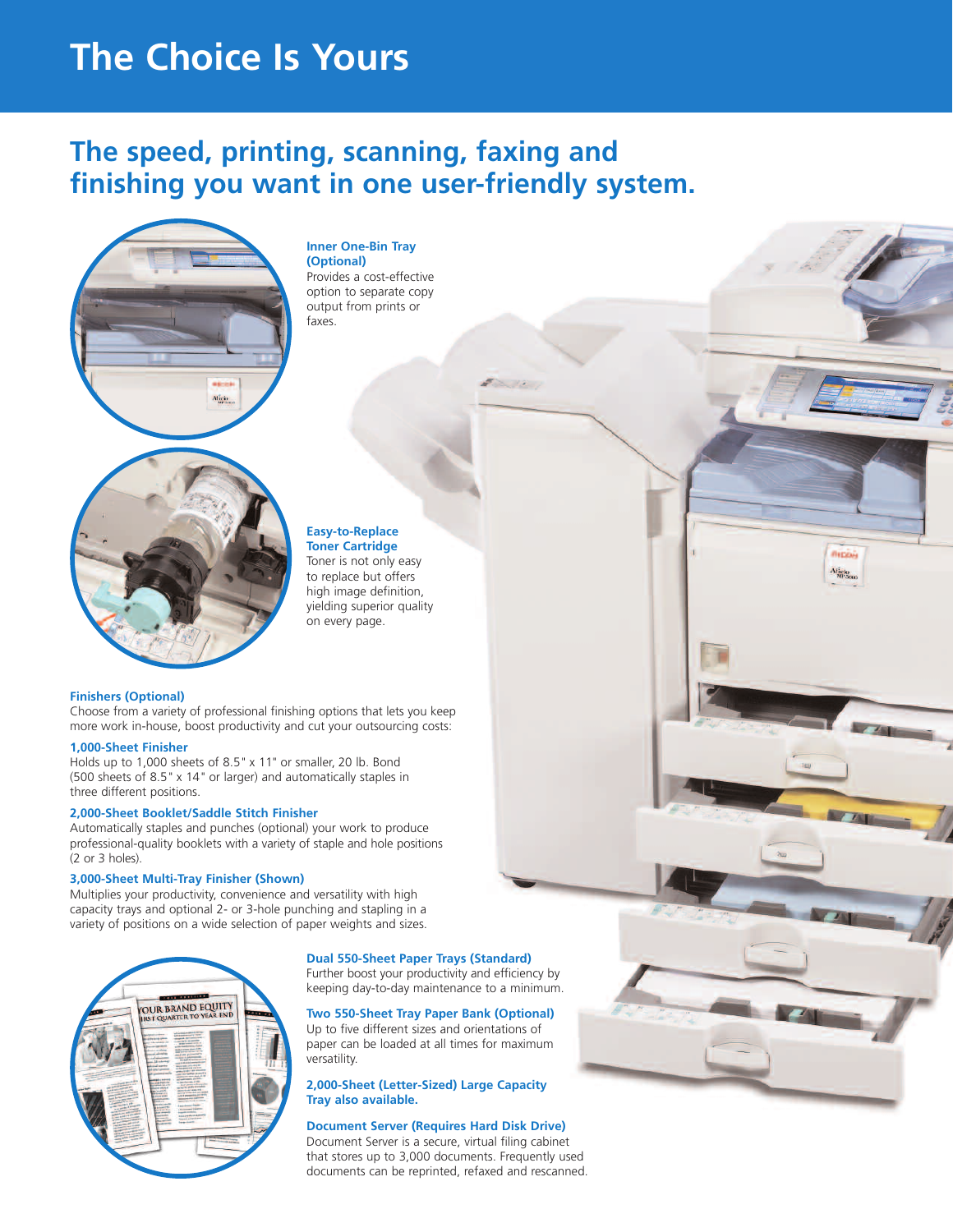

**100-Sheet Automatic Reversing Document Feeder (ARDF) (Standard)** Efficiently handles multi-page and double-sided originals up to 11" x 17".

#### **Automatic Stackless Duplexing (Standard)** Produces cost-saving

two-sided booklets, brochures, agendas, and more.

#### **100-Sheet Stack Bypass** Holds a variety of paper types and weights up to 58 lb. Bond.





**Over/Underhand-Grip Tray Handles and Easy-Open Trays**  Ensure effortless paper loading for all users.

**Large Capacity Tray (Optional)** Holds an additional 1,200 letter-

sized sheets to optimize workflow and keep user intervention on large jobs at an absolute minimum.



### **Ricoh Aficio MP 4000B/MP 4000 & MP 5000B/MP 5000**

#### **Choose Your System Configuration**

# $COP$





#### **Flexible Upgrade Path (MP 4000B/MP 5000B)**



For an all-inclusive solution, a Printer/Scanner Kit is also available.

#### **MP 4000B/ MP 5000B**

For robust copying and a flexible upgrade path to black & white scanning, printing and faxing.

#### **MP 4000SP/ MP 5000SP**

For exceptional black & white printing and color and black & white scanning.

#### **MP 4000SPF/ MP 5000SPF**

For a complete document management system with printing, faxing, color and black & white scanning in a single, compact device.

For a low-cost network printer, where a specific printer language is not required, start with Ricoh's RPCS printer unit.

For the next step up, add the Printer Enhance and get PCL Printing and document storage capabilities.

For a device that can send cost-free documents electronically anywhere in the world, simply add the Scanner Enhance for black & white scanning.